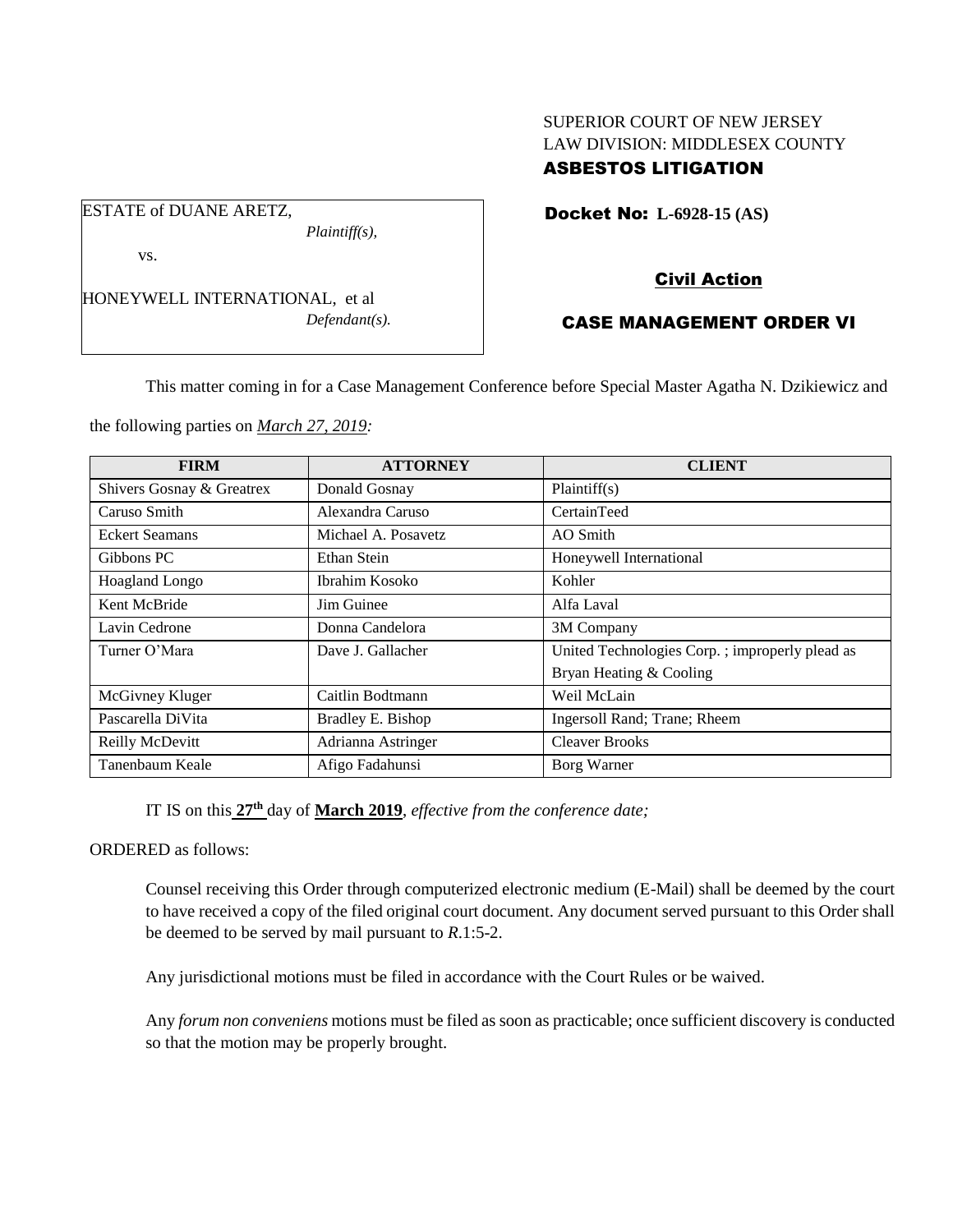### **DISCOVERY**

- August 30, 2019 Fact discovery, including depositions, shall be completed by this date. Plaintiff's counsel shall contact the Special Master within one week of this deadline if all fact discovery is not completed.
- August 30, 2019 Depositions of corporate representatives shall be completed by this date.

#### **EARLY SETTLEMENT**

September 13, 2019 Settlement demands shall be served on all counsel and the Special Master by this date.

#### **MEDICAL EXPERT REPORT**

December 31, 2019 Defendants shall identify its medical experts and serve medical reports, if any, by this date. In addition, defendants shall notify plaintiff's counsel (as well as all counsel of record) of a joinder in an expert medical defense by this date.

#### **LIABILITY EXPERT REPORTS**

- November 8, 2019 Plaintiff shall identify its liability experts and serve liability expert reports by this date or waive any opportunity to rely on liability expert testimony.
- December 31, 2019 Defendants shall identify its liability experts and serve liability expert reports, if any, by this date or waive any opportunity to rely on liability expert testimony.

#### **SUMMARY JUDGMENT MOTION PRACTICE**

- September 13, 2019 Plaintiff's counsel shall advise, in writing, of intent not to oppose motions by this date.
- September 27, 2019 Summary judgment motions shall be filed no later than this date.
- October 25, 2019 Last return date for summary judgment motions.

#### **ECONOMIST EXPERT REPORTS**

- November 8, 2019 Plaintiff shall identify its expert economists and serve expert economist report(s), if any, by this date or waive any opportunity to rely on economic expert testimony.
- December 13, 2019 Defendants shall identify its expert economists and serve expert economist report(s), if any, by this date or waive any opportunity to rely on economic expert testimony.

#### **EXPERT DEPOSITIONS**

January 31, 2020 Expert depositions shall be completed by this date. To the extent that plaintiff and defendant generic experts have been deposed before, the parties seeking that deposition in this case must file an application before the Special Master and demonstrate the necessity for that deposition. To the extent possible, documents requested in a deposition notice directed to an expert shall be produced three days in advance of the expert deposition. The expert shall not be required to produce documents that are readily accessible in the public domain.

 $\_$  ,  $\_$  ,  $\_$  ,  $\_$  ,  $\_$  ,  $\_$  ,  $\_$  ,  $\_$  ,  $\_$  ,  $\_$  ,  $\_$  ,  $\_$  ,  $\_$  ,  $\_$  ,  $\_$  ,  $\_$  ,  $\_$  ,  $\_$  ,  $\_$  ,  $\_$  ,  $\_$  ,  $\_$  ,  $\_$  ,  $\_$  ,  $\_$  ,  $\_$  ,  $\_$  ,  $\_$  ,  $\_$  ,  $\_$  ,  $\_$  ,  $\_$  ,  $\_$  ,  $\_$  ,  $\_$  ,  $\_$  ,  $\_$  ,